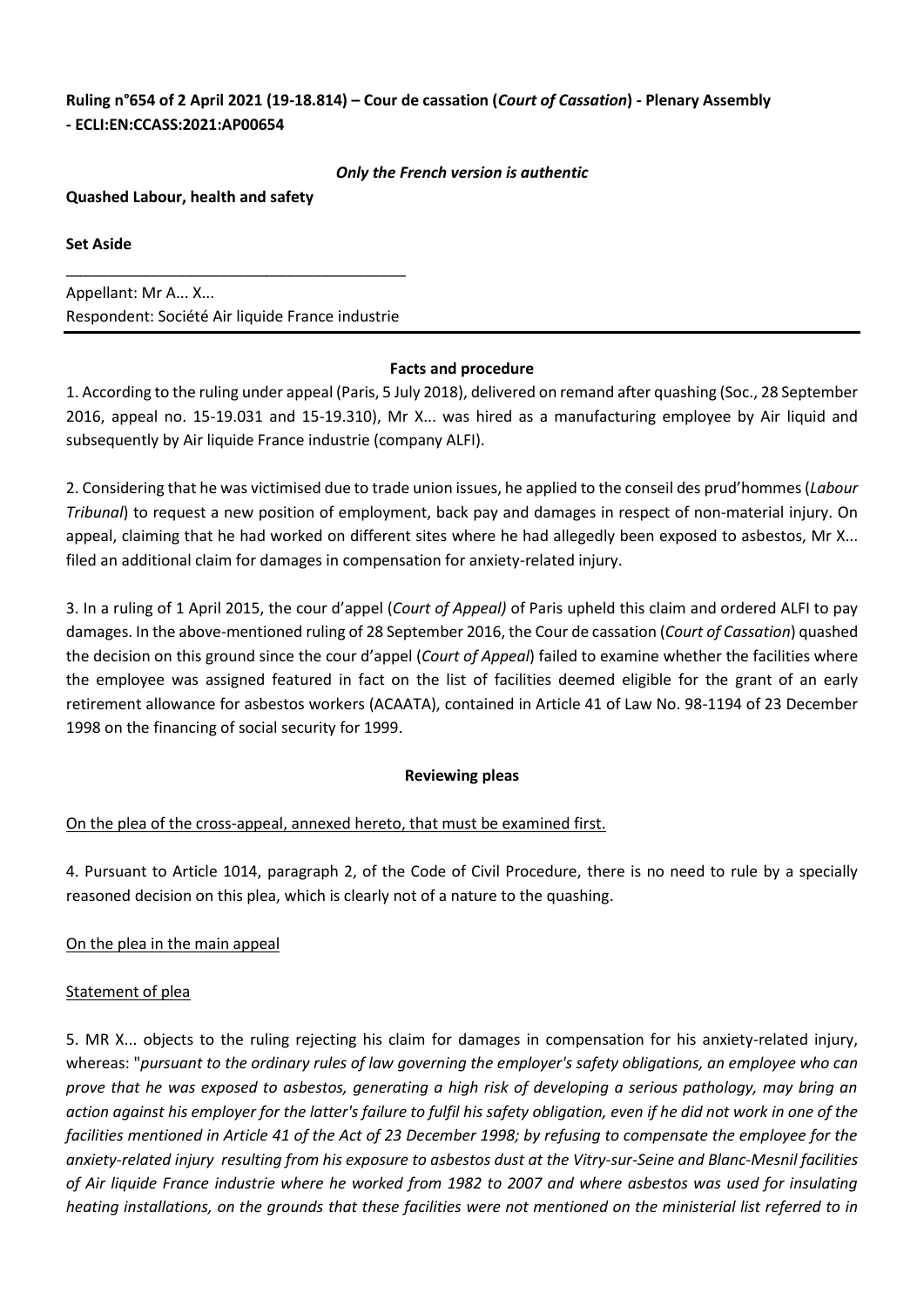*Article 41 of the Act of 23 December 1998, the Cour d'appel* (Court of Appeal) *infringed Article 1147 of the Civil Code applicable at the time, as well as Articles L. 4121-1 and L. 4121-2 of the Labour Code.* "

## **Court's response**

Admissibility of plea

6. ALFI contests the admissibility of the plea in law arguing that the plea criticises the cour d'appel (*Court of Appeal)* for having ruled in accordance with the ruling of the Cour de cassation (*Court of Cassation*) that was remanded to it.

7. The Cour de cassation (*Court of Cassation)* has held since 1971 that a plea relating to a decision whereby the referring court has complied with the doctrine of the ruling of the Cour de cassation (*Court of Cassation*) is inadmissible, regardless of the fact that the Cour de cassation (*Court of Cassation*) may have delivered in another matter, subsequent to the ruling brought before the referring court, a ruling that reverses the solution expressed in the ruling remanding the case back to the referring court (Ch. 30 April 1971, Appeal n° 61-11.829, Bull. des arrêts de la Cour de cassation, Ch. mixte, n° 8, p. 9; Ass. plén, 21 December 2006, Appeal No. 05-11.966, Bull. 2006, Plenary Session, No. 14).

8. This judicial rule, resulting from an interpretation *a contrario* of Article L. 431-6 of the Judicial Code, is based chiefly on the principles of the proper administration of justice and of legal certainty in that it precludes the reconsideration of a decision that has been delivered in conformity with the quashing pronounced, thereby ensuring that the dispute is brought to an end.

9. Nevertheless, the decision to take into account a change of norm, such as a reversal of case law, to the extent that an irrevocable decision has not ended the dispute, is a matter for the court which must then re-examine the situation when an appeal is lodged. The demands of legal certainty do not result in an established right to a body of case law set in stone, and a reversal of case law, to the extent that it is strongly reasoned, satisfies the requirement of foreseeability of the norm.

10. This consideration of the new or modified norm contributes to the effectiveness of access to justice and ensures the equality of treatment of litigants in similar situations in that it allows a party to a dispute that has not been settled by an irrevocable decision to benefit from this change.

11. Finally, it contributes both to legal coherence and to the uniform application of the law.

12. Accordingly, the admissibility of a plea challenging the decision by which the court complied with the doctrine of the quashing ruling which referred the case to it must be allowed in the event a change of norm occurring after that ruling is invoked, and for as long judicial redress is available against the decision on referral.

13. Mr X... is seeking compensation for anxiety-related damage caused by exposure to asbestos in invoking the rule adopted by the Cour de cassation (*Court of Cassation*) (Plenary Court, 5 April 2019, Appeal No. 18-17.442, published) and subsequent to the ruling under appeal, according to which such damage gives rise to compensation in accordance with the principles of ordinary law and in specific conditions, even if the employee has not worked in a facility on the list drawn up pursuant to Article 41 of the Act of 23 December 1998. This is his case.

14. The plea is therefore admissible.